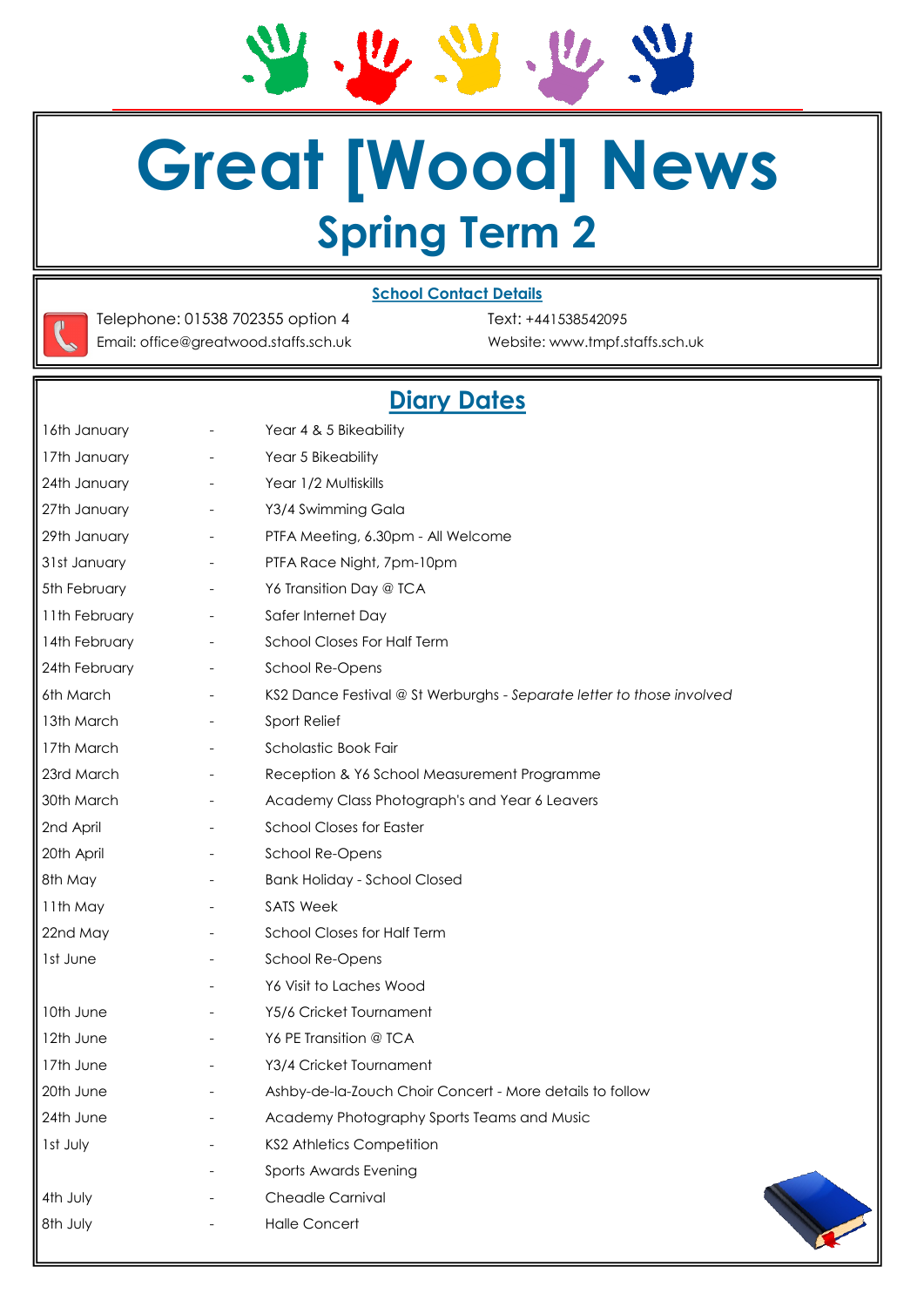#### **PTFA Meeting**

The first PTFA meeting of 2020, will be held on Wednesday 29th January at 6.30pm. All are welcome to attend, so please come along and join us for a cuppa and a biscuit and find out about our upcoming fund raising events.

#### **Applications for Reception September 2020**

The closing date for applications for this year's reception class, in September, is fast approaching. If you, or anyone you know has a child who is due to start school in September, please be aware that the closing date for all applications is January 15th 2020. All applications must be done online at www.staffordshire.gov.uk/admissions selecting no UID number.

Please be aware having your child's name in the school book DOES NOT mean you automatically have a place and an online application has to be made.

#### **School Dinners**

A reminder that Lesley's delicious school dinners should be paid for **in advance,** on Monday mornings, £2.30per day, £11.50 per week. Money for any dinners paid for but not taken, will be carried over to the following week - please try not to send money in on a daily basis.

This money should be in a purse, or envelope clearly marked with your child's name, which is imperative in helping us to ensure you receive the correct change. Thank you.



#### **Wrap up warm!**

The weather is becoming markedly colder and it is becoming extremely chilly on the playground. Please ensure that your child/children are wearing appropriate winter clothing, including hats, scarves and gloves, to enable them to enjoy their play times, without turning blue!



#### **Headlice**

We have, unfortunately, got the problem of headlice in school again. Please can you be extra-vigilant in checking your child's hair each week and treat as necessary, to help us to eliminate this persistent problem. Many thanks for your help.

#### **Lateness**

Please may we remind you that our school day begins at 8.50am when the doors open to children. They remain open until 9.00am when registration takes place. Children should arrive at school between these times, to ensure that they are marked present and do not incur 'late' marks.

Lateness is recorded on children's attendance and it is important that they are on time.



#### **Free School Meals**

A reminder that FREE school meals are available for some families, which meet specific criteria. There is no singling out of children in receipt of these meals, they receive a hot meal or sandwiches just the same as any other child, because of the systems that we use. The online checking service is a faster way of applying for free school meals that gives you an instant yes or no answer as to your entitlement. The link can be found on the website at www.staffordshire.gov.uk/freeschoolmeals

|           | <b>After School Clubs</b><br>We still have spaces on our after school clubs. The clubs available are as follows: |                                                                             |  |
|-----------|------------------------------------------------------------------------------------------------------------------|-----------------------------------------------------------------------------|--|
|           | Key stage 1<br>(Reception, Y1 & Y2)                                                                              | Key Stage 2<br>(Year 3, 4, 5 & 6)                                           |  |
| Monday    | ASM Invasion Sports £3 per session                                                                               |                                                                             |  |
| Tuesday   |                                                                                                                  | Bug Club (max 16) £4 per week<br>Gym Competition Training (Invitation Only) |  |
| Wednesday | ASM Gymnastics £3 per session                                                                                    |                                                                             |  |
| Thursday  | ASM Alternative Sports £3 per session                                                                            |                                                                             |  |
| Friday    |                                                                                                                  | Chess Club (max 30)                                                         |  |

Clubs will start week commencing 13th January 2020 and run from the end of school until 4.30pm. The last week for clubs will be week commencing Monday 10th February 2020. On Tuesdays after school Mrs Roberts will be running training sessions for our Gym team. These will be by invitation only and a separate letter will be sent out to those involved.

Please complete the slip below and return it to school as soon as possible. Please see separate letter for Bug Club.

#### **Please Note: ASM Clubs are now required to be paid for in full, for a half term or full term.**